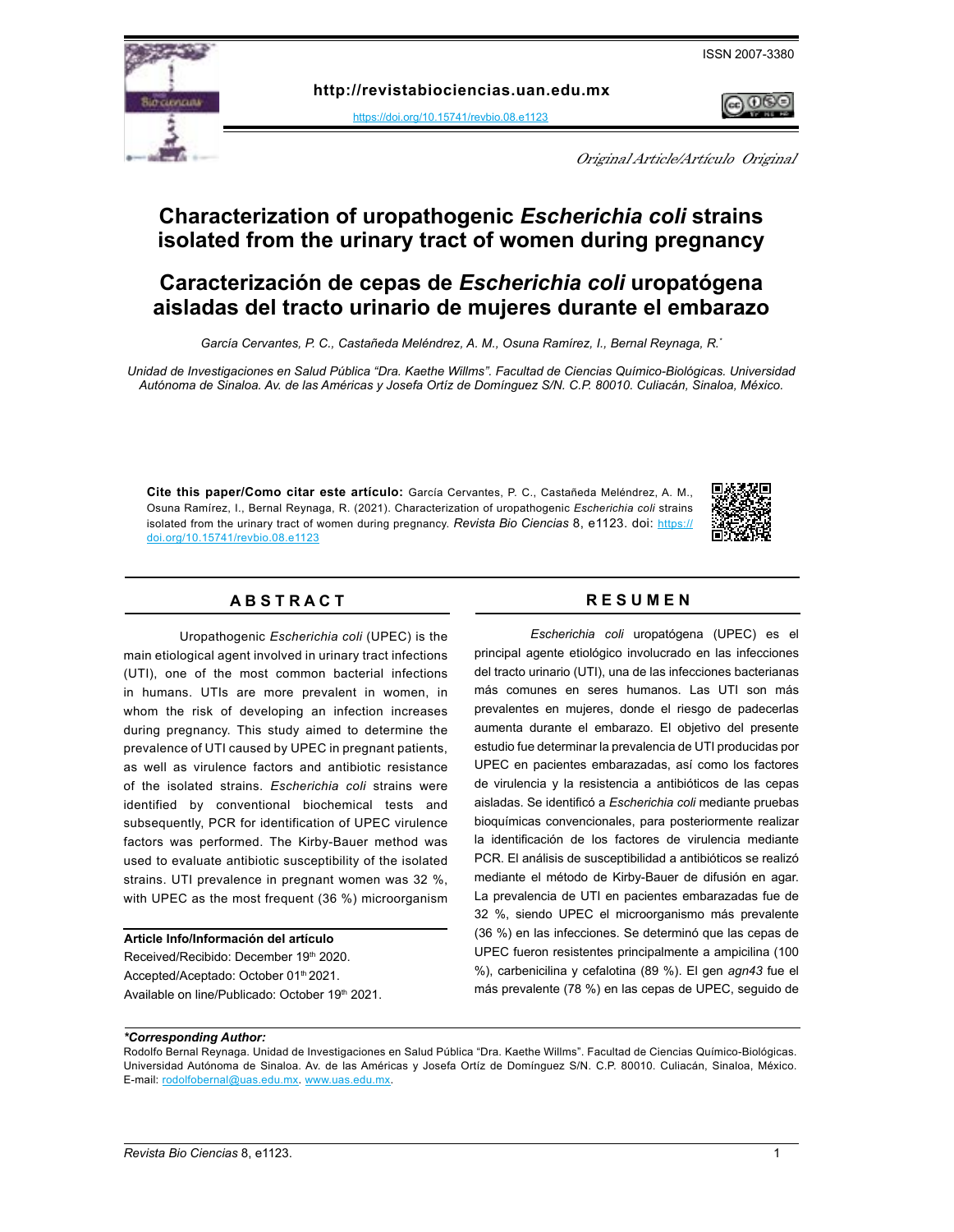

isolated from patients. UPEC strains showed resistance mostly to ampicillin (100 %), carbenicillin and cefalotin (89 %). The *agn43* gene was the most prevalent (78 %) in the strains, followed by *papC (*67 %). Interestingly, one of the isolated strains had six different virulence genes. Finally, our study shows that UPEC is the main microorganism associated with UTI during pregnancy, and possesses virulence factors and antibiotic multiresistance that difficult the treatment and increase the risk of developing complications during pregnancy.

# **K E Y W O R D S**

Pregnancy; uropathogenic *Escherichia coli*; urinary tract infection; virulence factors; antibiotic resistance.

# **Introduction**

Urinary tract infections (UTIs) represent one of the most common acquired diseases in the general population, caused by bacterial invasion and colonization of the genitourinary tract. Due to anatomical differences, UTIs are significantly more common in women than in men. It is estimated that between 40 and 50 % of women will develop at least one infection of this type throughout their lifetime, occurring more frequently from the onset of sexual activity and in pregnancy, this being the period where perinatal morbidity and mortality increases (Ulett *et al.,* 2013; Calderón-Jaimes, 2013). Estimations indicate that during pregnancy, UTIs may occur in 2-15 % of expectant mothers (Matuszkiewicz-Rowinska *et al.,* 2015; Kalinderi *et al.,* 2018). This prevalence has been mainly associated with the physiological changes that occur during this stage, among which stand out a greater mechanical compression due to the enlarged uterus, which results in stasis of urine in the ureters, which in turn affects bladder emptying and producing as a consequence vesicoureteral reflux, increased pH and residual urine volume; thus, promoting the development of bacteriuria during this stage (Guglietta, 2017; Dautt-Leyva *et al.,* 2018; Taye *et al.,* 2018). These types of infections are commonly asymptomatic and occur in 5 to 12 % of cases and, if left untreated, patients could develop more severe infections such as cystitis and pyelonephritis, which have been associated with risk of preterm delivery and low birth weight, in addition to intrauterine growth retardation and intrauterine *papC* (67 %). Interesantemente, una de las cepas aisladas poseía hasta seis genes de virulencia. Finalmente, nuestro estudio muestra que las UTI en pacientes embarazadas son ocasionadas principalmente por cepas de UPEC, las cuales poseen factores de virulencia y de resistencia a múltiples antibióticos, lo que en su conjunto dificulta el tratamiento de las infecciones e incrementa la posibilidad del desarrollo de complicaciones durante el embarazo.

# **P A L A B R A S C L A V E**

Embarazo; *Escherichia coli* uropatógena; infección del tracto urinario; factores de virulencia; resistencia a antibióticos.

# **Introducción**

Las infecciones del tracto urinario (UTI) representan una de las enfermedades adquiridas más comunes en la población en general, ocasionadas por la invasión y colonización de bacterias en el tracto genitourinario. Debido a las diferencias anatómicas, las UTI son significativamente más frecuentes en mujeres que en hombres. Se estima que entre el 40 y 50 % de las mujeres desarrollarán al menos una infección de este tipo a lo largo de su vida, presentándose con mayor frecuencia a partir del inicio de la actividad sexual y en el embarazo, siendo este período donde aumenta la morbilidad y mortalidad perinatal (Ulett *et al*., 2013; Calderón-Jaimes, 2013). Se estima que, durante el embarazo, las UTI pueden presentarse entre el 2 y 15 % de las gestantes (Matuszkiewicz-Rowinska *et al.,* 2015; Kalinderi *et al*., 2018). Esta prevalencia se ha relacionado principalmente a los cambios fisiológicos que se presentan durante esta etapa, entre los que destacan una mayor compresión mecánica debido al útero agrandado, lo que se traduce en estasis de la orina en los uréteres, que afecta a su vez el vaciamiento de la vejiga y produciendo como consecuencia reflujo vesicoureteral, incremento del pH y volumen residual de orina; esto último podría favorecer el desarrollo de bacteriurias durante esta etapa (Guglietta, 2017; Dautt- Leyva *et al*., 2018; Taye *et al.*, 2018). Este tipo de infecciones son comúnmente asintomáticas y ocurren en el 5 al 12 % de los casos y, de mantenerse sin tratamiento, las pacientes podrían desarrollar infecciones más severas como cistitis y pielonefritis, las cuales se han asociado con riesgo de parto prematuro y bajo peso al nacer, además de retraso del crecimiento intrauterino y muerte fetal intrauterina (Glaser & Schaeffer, 2015; Tadesse *et al.,*  2018; Kaduma *et al.*, 2019). *Escherichia coli* es el principal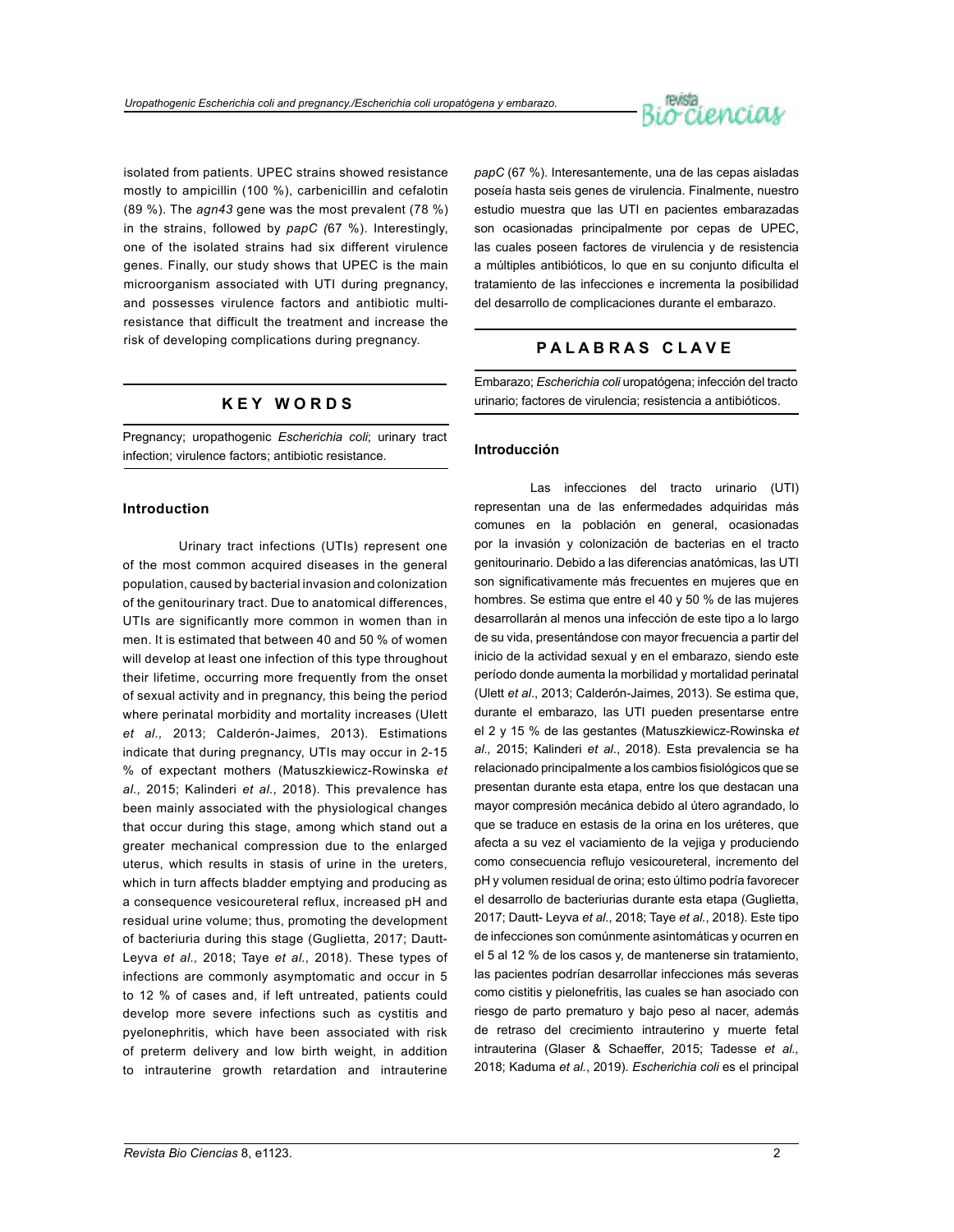

fetal death (Glaser & Schaeffer, 2015; Tadesse *et al.,*  2018; Kaduma *et al.,* 2019). *Escherichia coli* is the main microorganism causing UTI during pregnancy causing both asymptomatic and symptomatic infections that are related to specific uropathogenic *Escherichia coli* (UPEC) strains (Hamdan *et al.,* 2011; Forsyth *et al.,* 2018). These strains have been identified by differential expression of virulence factors including adhesins, toxins, surface antigens, and iron acquisition systems, which allow UPEC to evade the immune system and adapt to their new environment in the host urinary tract (Bien e*t al.,* 2012; Terlizzi *et al.,* 2017). Although UPEC infections are highly prevalent in women in the reproductive stage, little is known about their prevalence during pregnancy; on the other hand, asymptomatic bacteriuria in pregnant women that evolve without treatment has been associated with several complications during this stage. This study aimed to determine the prevalence of uropathogenic *Escherichia coli* in pregnant women with urinary tract infections and to determine the virulence and resistance factors of the isolated strains.

# **Material and Methods**

# **Ethical aspects**

All procedures performed with patients were approved by the Ethics Committee of the Centro de Investigación y Docencia en Ciencias de la Salud of the Universidad Autónoma de Sinaloa (registration CONBIOETICA-25-CEI-001-20180523).

# **Study population**

A representative random sampling of obstetric patients attending the Gynecology and Obstetrics service of the Civil Hospital in Culiacán, Sinaloa, Mexico, was conducted from January to May 2019. Seventy-eight samples of pregnant women were included, who signed a letter of informed consent and a clinical-epidemiological survey was applied to collect data related to age, gestational age, parity, schooling, income, and occupation. The diagnosis of UTI was established by general urine examination and urine culture with an antibiogram.

# **Sample collection, culture and identification of microorganisms**

Samples were collected from the first-morning

microorganismo causante de UTI durante el embarazo ocasionando infecciones tanto sintomáticas como asintomáticas que se relacionan con cepas específicas de *Escherichia coli* uropatógena (UPEC) (Hamdan *et al.*, 2011; Forsyth *et al.*, 2018). Estas cepas se han identificado por la expresión diferencial de factores de virulencia que incluyen adhesinas, toxinas, antígenos superficiales y sistemas de adquisición de hierro, los cuales le permiten a UPEC evadir el sistema inmunológico y adaptarse a su nuevo entorno en el tracto urinario del hospedero (Bien *et al*., 2012; Terlizzi *et al.*, 2017). A pesar de que las infecciones por UPEC son altamente prevalentes en mujeres en etapa reproductiva, se conoce poco de su prevalencia durante el embarazo; por otro lado, las bacteriurias asintomáticas en las gestantes que evolucionan sin tratamiento se han relacionado con diversas complicaciones durante esta etapa. El objetivo de este estudio fue determinar la prevalencia de *Escherichia coli* uropatógena en embarazadas con infección urinaria y determinar los factores de virulencia y resistencia que poseen las cepas aisladas.

# **Material y Métodos**

#### **Aspectos éticos**

Los procedimientos realizados con las pacientes fueron aprobados por el Comité de Ética del Centro de Investigación y Docencia en Ciencias de la Salud de la Universidad Autónoma de Sinaloa (registro CONBIOETICA-25-CEI-001-20180523).

# **Población de estudio**

Se realizó un muestreo aleatorio representativo de las pacientes obstétricas que acuden al servicio de Ginecología y Obstetricia del Hospital Civil en Culiacán, Sinaloa, México, en el periodo de enero a mayo de 2019. Se incluyeron 78 muestras de gestantes, quienes firmaron una carta de consentimiento informado y se aplicó una encuesta clínico-epidemiológica para la obtención de los datos relacionados a edad, edad gestacional, paridad, escolaridad, ingresos y ocupación. El establecimiento del diagnóstico de UTI se realizó mediante el examen general de orina y un urocultivo con antibiograma.

# **Recolección de la muestra, cultivo e identificación de microorganismos**

Las muestras fueron recolectadas de la primera micción de la mañana en recipientes estériles. Se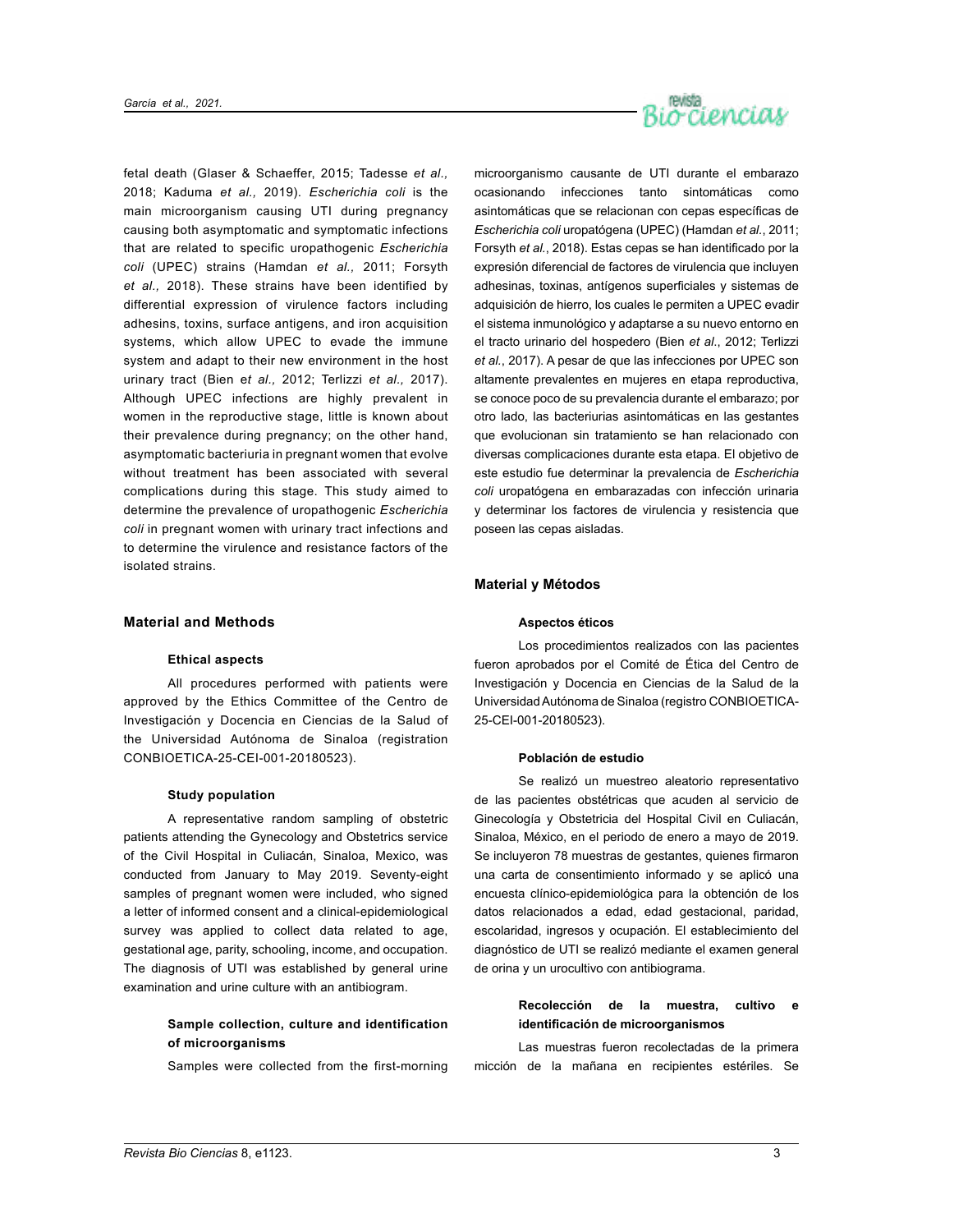

micturition in sterile containers. Samples were inoculated on CLED and MacConkey agar and incubated at 37 °C for 18-24 hours for macroscopic identification of colonies. Subsequently, a battery of biochemical tests including citrate and malonate utilization, glucose, lactose and sucrose fermentation. H<sub>2</sub>S production, lysine and ornithine decarboxylation, motility, indole, urea hydrolysis, were used for bacterial identification.

# **Antibiotic susceptibility**

Antibiotic susceptibility testing of *E. coli* isolates was evaluated using the Kirby-Bauer agar diffusion method following the Clinical and Laboratory Standard Institute (CLSI, 2017) guidelines. Discs containing the antibiotics at the following concentrations were used: Amikacin (30 µg), Ampicillin (10 µg), Carbenicillin (100 µg), Cephalothin (30 µg), Cefotaxime (30 µg), Ciprofloxacin (5 µg), Chloramphenicol (30 µg), Gentamicin (10 µg), Netilmicin (30 µg), Nitrofurantoin (300 µg), Norfloxacin (10 µg) and Sulfamethoxazole/ Trimetroprim (25 µg). *E. coli* ATCC 25922 was included as quality control for the assay.

### **Identification of virulence genes**

For PCR reactions, bacterial lysates were prepared by resuspending five colonies in 1 mL of sterile injectable water. Subsequently, the suspensions were placed in water at 100 °C for 1 min and quickly transferred to ice-cooling for 5 min. Two multiplex PCR reactions previously described by Guzmán-Hernández et al. (2016) were used to detect virulence genes, using the oligonucleotides described in Table 1. In the first multiplex PCR (I), the genes: *hlyA* (α-hemolysin), *fyuA* (yersiniabactin siderophore receptor), *cnf1* (cytotoxic necrotizing factor 1), *fimA* (fimbria type 1), *papC*  (fimbria P) and *vat* (vacuolizing toxin) were identified using the following reaction mixture: 1X Green GoTaq Flexi Buffer (Promega), 1. 5 U of GoTaq Flexi DNA Polymerase (Promega), 1.8 mM MgCl<sub>2</sub> (Promega), 250 µM of the dNTPs mixture (Promega), 6 µL of the 12 oligonucleotides mixture and 2 µL of the bacterial lysate, for a final volume of 25 µL. The amplification program consisted of an initial denaturation cycle at 95 °C for 5 minutes, followed by 40 cycles of 94 °C for 30 seconds, 66 °C for 40 seconds and 68 °C for 1 minute; finally, a final extension cycle at 72 °C for 10 minutes. UPEC reference strains 2H25B and O30U were used for this assay. In the second multiplex PCR (II) the genes *iroN*  (salmochelin siderophore receptor), *iutA* (aerobactin

inocularon en agar CLED y MacConkey, y se incubaron a 37 °C durante 18-24 horas para la identificación macroscópica de las colonias. Posteriormente se realizó su identificación mediante una batería de pruebas bioquímicas entre las que se incluyen utilización del citrato y malonato, fermentación de glucosa, lactosa y sacarosa, producción de H2 S, descarboxilación de lisina y ornitina, movilidad, indol, hidrólisis de urea.

# **Susceptibilidad a antibióticos**

Los análisis de susceptibilidad a antibióticos de las cepas aisladas de *E. coli* se evaluaron con el método de Kirby-Bauer de difusión en agar siguiendo las indicaciones del Clinical and Laboratory Standard Institute (CLSI, 2017). Se utilizaron discos que contenían los antibióticos en las siguientes concentraciones: Amikacina (30 µg), Ampicilina (10 µg), Carbenicilina (100 µg), Cefalotina (30 µg), Cefotaxima (30 µg), Ciprofloxacino (5 µg), Cloranfenicol (30 µg), Gentamicina (10 µg), Netilmicina (30 µg), Nitrofurantoína (300 µg), Norfloxacino (10 µg) y Sulfametoxazol/Trimetroprim (25 µg). *E. coli* ATCC 25922 se incluyó como control de calidad del ensayo.

# **Identificación de genes de virulencia**

Para las reacciones de PCR, se prepararon lisados bacterianos resuspendiendo cinco colonias en 1 mL de agua inyectable estéril. Posteriormente, las suspensiones se colocaron en agua a 100 °C durante 1 minuto y rápidamente se pasaron a enfriamiento en hielo durante 5 minutos. Se utilizaron dos reacciones de PCR multiplex descritas previamente por Guzmán-Hernández *et al*. (2016) para detectar los genes de virulencia, utilizando los oligonucleótidos descritos en la Tabla 1. En la primera PCR multiplex (I) se identificaron los genes: *hlyA* (α-hemolisina), *fyuA* (receptor del sideróforo yersiniabactina), *cnf1*  (factor necrotizante citotóxico 1), *fimA* (fimbria tipo 1), *papC* (fimbria P) y *vat* (toxina vacuolizante), utilizando la siguiente mezcla de reacción: 1X Green GoTaq Flexi Buffer (Promega), 1.5 U de GoTaq Flexi DNA Polymerase (Promega), 1.8 mM de MgCl<sub>2</sub> (Promega), 250 µM de la mezcla de dNTPs (Promega), 6 µL de la mezcla de los 12 oligonucleótidos y 2 µL del lisado bacteriano, para un volumen final de 25 µL. El programa de amplificación constó de un ciclo de desnaturalización inicial a 95 °C durante 5 minutos, posteriormente se sometieron a 40 ciclos de 94 °C por 30 segundos, 66 °C por 40 segundos y 68°C durante 1 minuto; por último, un ciclo de extensión final a 72 °C por 10 minutos. Para este ensayo se utilizaron las cepas de referencia de UPEC 2H25B y O30U. En la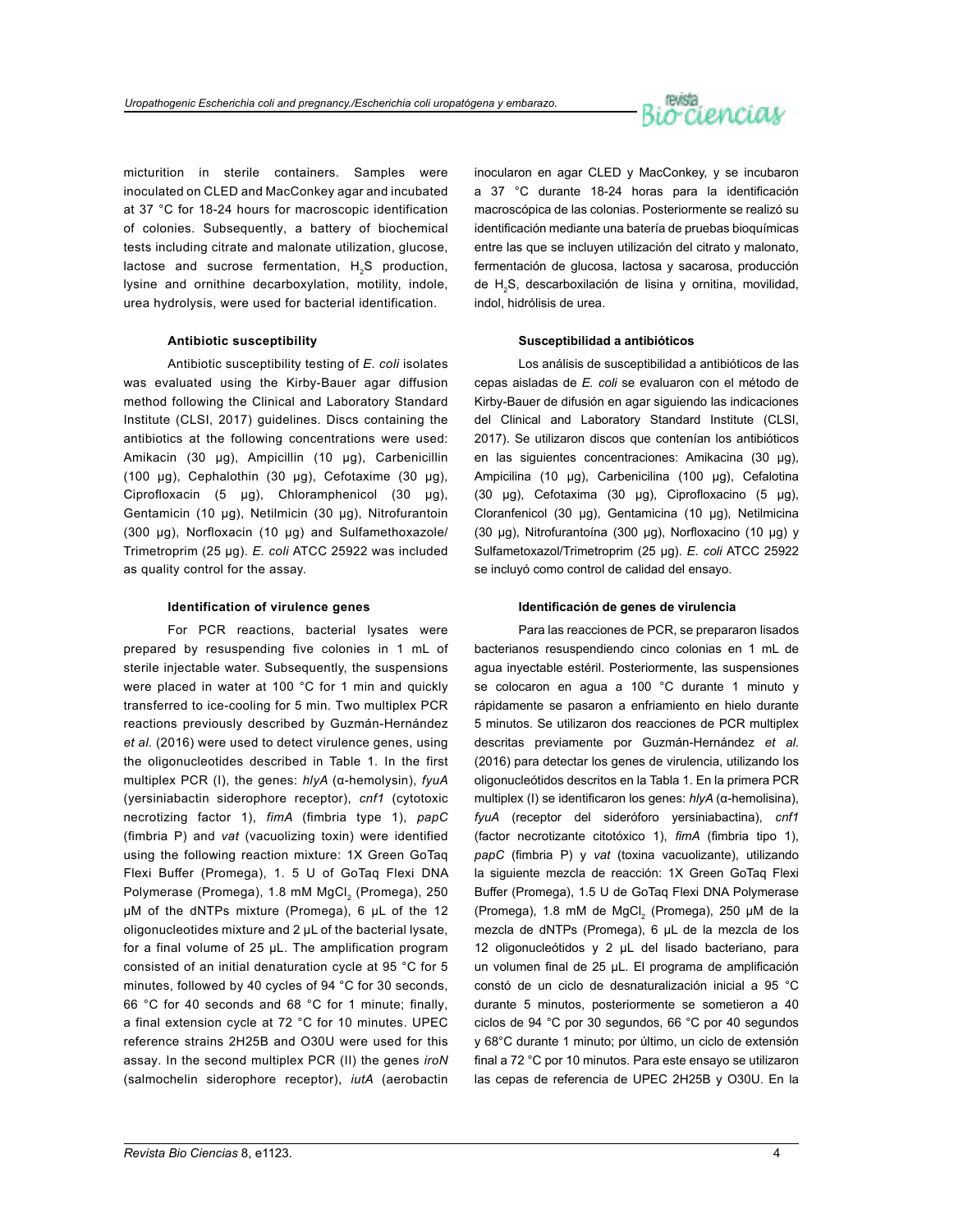

| 1801e 1.<br>UPEC primers for virulence genes identification                  |
|------------------------------------------------------------------------------|
| Tabla 1.                                                                     |
| Iniciadores utilizados para la identificación de genes de virulencia de UPEC |

**Table 1.** 

| <b>Multiplex PCR</b> | Gene   | Primer sequence (5'-3')                                      | Amplicon size (bp) | Primer (pMol) in mix |
|----------------------|--------|--------------------------------------------------------------|--------------------|----------------------|
|                      | hlyA   | F: AACAAGGATAAGCACTGTTCT<br>R: ACCATATAAGCGGTCATTCCC         | 1177               | 1.5                  |
|                      | papC   | F: GACGGCTGTACTGCAGGGTGTGGCG<br>R: ATATCCTTTCTGCAGGGATGCAATA | 328                | 1.5                  |
|                      | cnf1   | F: AAGATGGAGTTTCCTATGCAGGAG<br>R: CATTCAGAGTCCTGCCCTCATTATT  | 498                | 1.5                  |
|                      | fimA   | <b>F: GTTGTTCTGTCGGCTCTGTC</b><br>R: ATGGTGTTGGTTCCGTTATTC   | 10                 |                      |
|                      | fyuA   | F: TGATTAACCCCGCGACGGGAA<br>R: CGCAGTAGGCACGATGTTGTA         | 785                | 1.5                  |
|                      | vat    | F: AGAGACGAGACTGTATTTGC<br>R: GTCAGGTCAGTAACGAGCAC           | 289                | 5                    |
| $\mathcal{U}$        | iroN   | F: AAGTCAAAGCAGGGGTTGCCCG<br>R: GACGCCGACATTAAGACGCAG        | 667                | 1.7                  |
|                      | kpsMII | F: GCGCATTTGCTGATACTGTTG<br>R: AGGTAGTTCAGACTCACACCT         | 578                | 30                   |
|                      | agn43  | F: CTGGAAACCGGTCTGCCCTT<br>R: CCTGAACGCCCAGGGTGATA           | 433                | $\overline{2}$       |
|                      | iutA   | F: GGCTGGACATCATGGGAACTGG<br>R: CGTCGGGAACGGGTAGAATCG        | 302                | 2.5                  |

*hlyA:* α-haemolysin; *papC*: P-fimbriae; *cnf1*: cytotoxic necrotizing factor 1; *fimA*: type 1 fimbriae; *fyuA*: yersiniabactin siderophore receptor; *vat*: vacuolizing toxin; *iroN*: salmochelin siderophore receptor; *kpsMII*: group II capsule; *agn43*: antigen 43; *iutA*: aerobactin siderophore receptor. Base pairs (*bp*). Taken from Guzmán-Hernández *et al.* (2016).

*hlyA*: α-hemolisina; *papC:* fimbria P; *cnf1:* factor citotóxico necrotizante-1; *fimA*: fimbria tipo 1; *fyuA*: receptor del sideróforo de yersiniabactina; *vat*: toxina vacuolizante; *iroN*: receptor del sideróro de salmoquelina; *kpsMII*: cápsula del grupo II; *agn43*: antígeno 43; *iutA:* receptor del sideróforo de aerobactina; *pb*: pares de bases. Tomado de Guzmán-Hernández *et al.* (2016).

siderophore receptor), *kpsMII* (Group II Capsule), and *agn43* (antigen 43) were identified; the reaction mixture contained: 1X Green GoTaq Flexi Buffer (Promega), 0. 5 U of GoTaq Flexi DNA Polymerase (Promega), 2.0 mM MgCl<sub>2</sub> (Promega), 250 µM of the dNTPs mixture (Promega, 6 µL of the mixture of the 8 oligonucleotides and 2 µL of the bacterial lysate, for a final volume of 25 µL. The following amplification program was used: 1 initial denaturation cycle at 95 °C for 5 minutes, 40 cycles of 94 °C for 30 seconds, 66 °C for 40 seconds, 68 °C for 1 minute; and a final extension at 72 °C for 10 minutes. The reference strain V27 was used as a control for the assay. PCR products from both assays

segunda PCR multiplex (II) se identificaron los genes *iroN*  (receptor del sideróforo salmoquelina), *iutA* (receptor del sideróforo aerobactina), *kps*MII (Cápsula de grupo II) y *agn43* (antígeno 43); la mezcla de reacción contenía: 1X Green GoTaq Flexi Buffer (Promega), 0.5 U de GoTaq Flexi DNA Polymerase (Promega), 2.0 mM de MgCl. (Promega), 250 µM de la mezcla de dNTPs (Promega, 6 µL de la mezcla de los 8 oligonucleótidos y 2 µL del lisado bacteriano, para obtener un volumen final de 25 µL. Se utilizó el siguiente programa de amplificación: 1 ciclo de desnaturalización inicial a 95°C por 5 minutos, 40 ciclos de 94 °C por 30 segundos, 66 °C por 40 segundos, 68 °C por 1 minuto; y una extensión final a 72 °C por 10 minutos. Se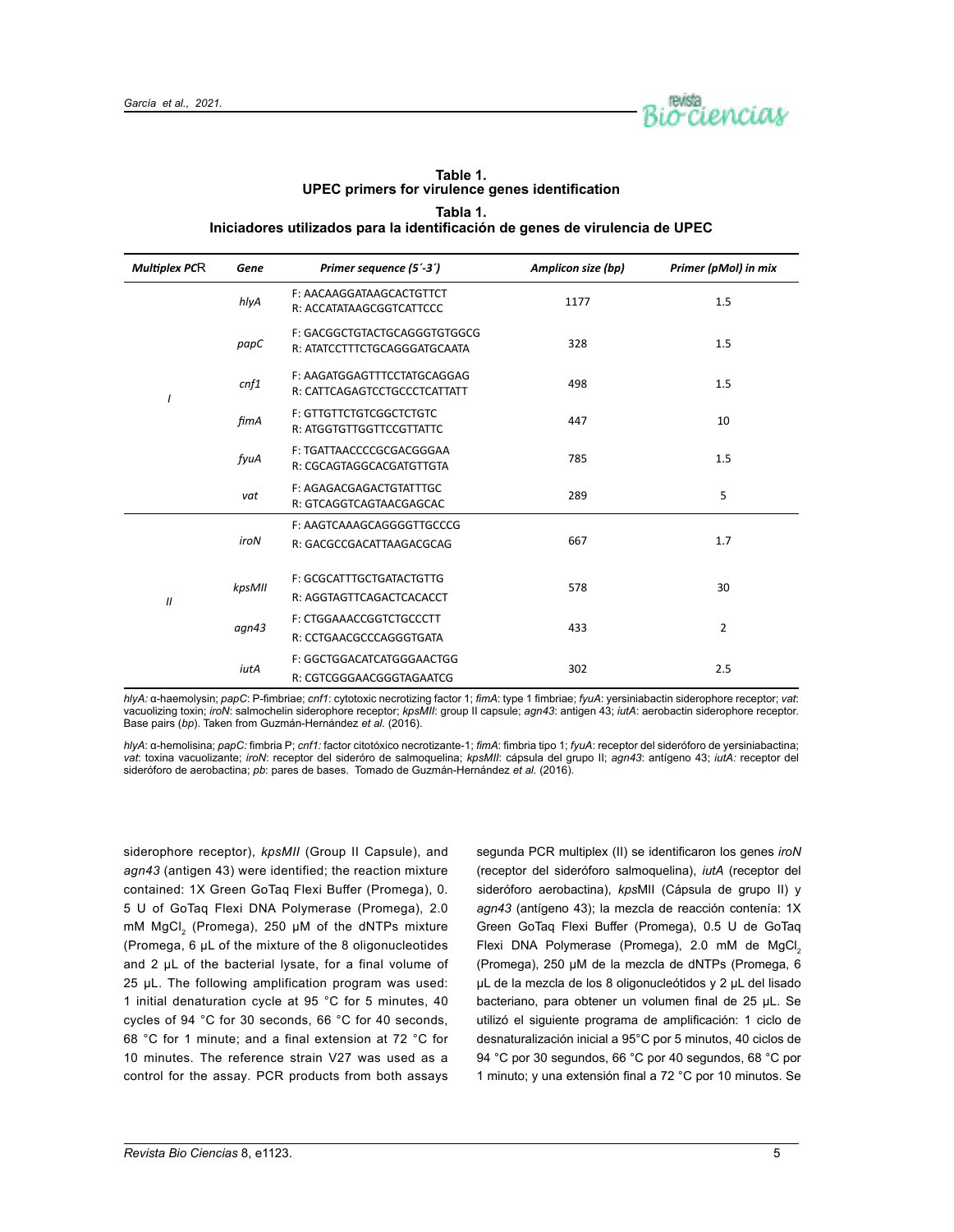

were visualized on agarose gels (2 %) at 85 V for 70 minutes and stained with GelRed (Biotium).

# **Statistical analysis**

Frequencies and percentages were calculated for qualitative variables and organized in tables. For quantitative variables, the mean was estimated; the 95 % confidence interval (95 % CI) was calculated for each of the variables of interest. A logistic regression model was used to test the hypothesis of an association between qualitative variables, as well as the odds ratio. A significance level of less than 0.05 was considered statistically significant. All analyses were performed in the statistical package Stata Intercooled version 13.1.

# **Results and discussion**

The mean age of the participants was 25.7 years (95 % CI: 23.2-28.2). Forty-one percent (n=32) of the women belonged to the first trimester of pregnancy, 26.9 % (n=21) to the second trimester, and 32.1% to the third trimester. Fifty-nine percent (n=46) reported being their first pregnancy. 48.7% (n=38) reported having higher education. Of the 78 participants, 32 % (n=25) of had infection. The highest frequency of infection occurred during the third trimester of gestation (44 %, 95 % CI: 24.4-65.1), followed by first-trimester patients (36 %, 95 % CI: 18.0-57.5), with no statistical evidence (*p* = 0.284); in addition, multigestational patients showed a higher prevalence of infections (60 %, 95 % CI: 38.7-78.9) compared to primigravid patients (40 %, 95 % CI: 21.1-61.3), with the risk of infection being 3.2 times higher in multigestational women compared to primigravid women (*p* = 0.019) (Table 2).

Various reports estimate that the highest prevalence of UTI in women during pregnancy occurs around age 20, with a prevalence between 5 and 20 % (Sivick & Mobley, 2010; Foxman, 2014). Hamdan *et al.* (2011) evaluated bacteriuria in pregnant women where the average age of their population was 25 years. Parveen *et al*. (2012) reported a prevalence of 26 %, slightly under that observed for our study; furthermore, the authors report that infections occurred mainly between the ages of 21 to 25 years, similar to the average age for our group with infection. Siemefo *et al.* (2016) evaluated UTIs utilizó como control del ensayo a la cepa de referencia V27. Los productos de PCR de ambos ensayos se visualizaron en geles de agarosa (2 %) a 85 V durante 70 minutos y teñidos con GelRed (Biotium).

# **Análisis estadístico**

Se calcularon frecuencias y porcentajes para las variables cualitativas, los cuales fueron organizados en Tablas. Para las variables cuantitativas, se estimó la media; el intervalo de confianza del 95 % (IC95 %) fue calculado para cada una de las variables de interés. Se usó un modelo de regresión logística para probar la hipótesis de asociación entre variables cualitativas, así como la razón de momios. Un nivel de significancia menor a 0.05 fue considerado estadísticamente significativo. Todos los análisis se llevaron a cabo en el paquete estadístico Stata Intercooled versión 13.1.

# **Resultados y discusión**

La edad promedio de las participantes fue de 25.7 años (95 % CI: 23.2-28.2). El 41 % (n=32) de las mujeres pertenecieron al primer trimestre de embarazo, 26.9 % (n=21) al segundo trimestre y el 32.1 % al tercer trimestre. El 59 % (n=46) refirió ser su primer embarazo. El 48.7 % (n=38) dijo contar con estudios superiores. De las 78 participantes, el 32 % (n=25) de ellas presentaron infección. La mayor frecuencia de estas se presentaron durante el tercer trimestre de gestación (44 %, 95 % CI: 24.4-65.1), seguido de pacientes del primer trimestre (36 %, 95 % IC: 18.0-57.5); sin evidencias estadísticas (*p* = 0.284); además, las pacientes multigestas mostraron una mayor prevalencia de infecciones (60 %, IC95 %: 38.7- 78.9) comparadas con las de las pacientes primigestas (40 %, IC95 %: 21.1-61.3), siendo el riesgo de infección 3.2 veces más en mujeres multigestas en relación con primigestas (*p* = 0.019) (Tabla 2). Diversos reportes estiman que la mayor prevalencia de UTI en mujeres durante el embarazo se presenta alrededor de los 20 años, con una prevalencia entre el 5 y el 20 % (Sivick & Mobley, 2010; Foxman, 2014). Hamdan *et al*. (2011) evaluaron bacteriurias en mujeres embarazadas donde la edad promedio de su población fue de 25 años. Parveen *et al*. (2012) reportaron una prevalencia de 26 %, ligeramente inferior a lo observado para nuestro estudio; además, los autores reportan que las infecciones se presentaron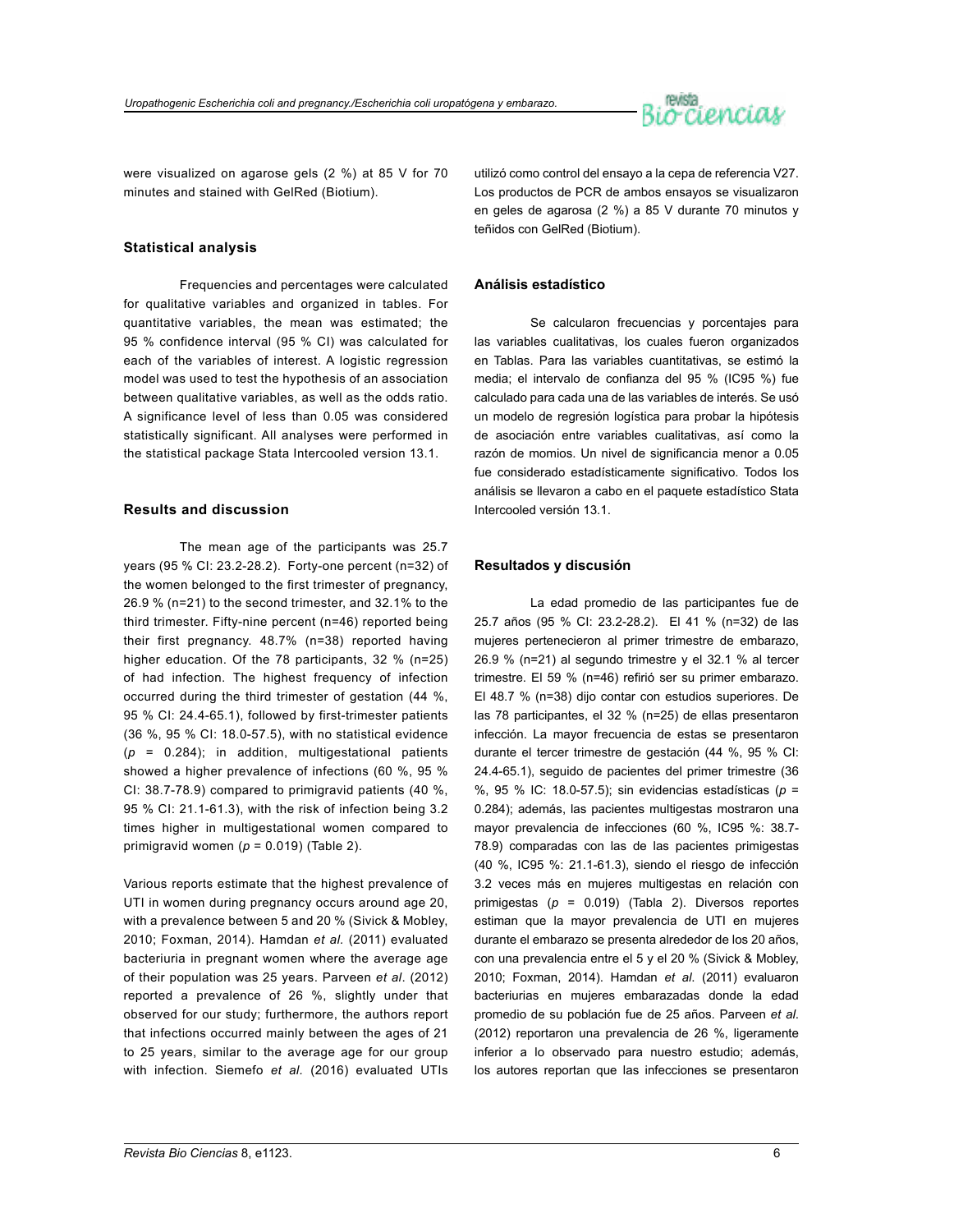

| Tabla 2.<br>Características de las pacientes embarazadas con ITU; n (%) |           |  |  |  |  |  |
|-------------------------------------------------------------------------|-----------|--|--|--|--|--|
| 78 (100)<br><b>Total samples</b>                                        |           |  |  |  |  |  |
| <b>Cases with UTI</b>                                                   | 25 (32)   |  |  |  |  |  |
| Escherichia coli                                                        | 9(36%)    |  |  |  |  |  |
| Kluyvera cryocrescencs                                                  | 6(24%)    |  |  |  |  |  |
| Other enterobacteria                                                    | 6(24%)    |  |  |  |  |  |
| Mixed infections                                                        | 4 (16 %)  |  |  |  |  |  |
| <b>Gestational age (weeks)</b>                                          |           |  |  |  |  |  |
| 1st. trimester (1-13)                                                   | 9(36)     |  |  |  |  |  |
| 2nd. trimester (14-16)                                                  | 5(20)     |  |  |  |  |  |
| 3rd. trimester (27-40)                                                  | 11 $(44)$ |  |  |  |  |  |
| Parity*                                                                 |           |  |  |  |  |  |
| Primipara                                                               | 10 (40)   |  |  |  |  |  |
| Multipara                                                               | 15 (60)   |  |  |  |  |  |

**Table 2. Characteristics of pregnant women with UTI; n (%)**

\* Statistically significant at 5 %

\* Estadísticamente significativo al 5 %

in patients hospitalized for pregnancy complications, establishing that the age where the highest number of infections occurred was on average 24.4 years. Another study conducted in Ghana showed a higher prevalence than reported in the present study (42.8 %), with the highest number of infections observed in the 20-29 years age group (Forson *et al.,* 2018). The differences in prevalences are mainly associated with the geographic region where the study is conducted, due to the specific socio-economic and sanitary conditions of each region; most of these studies were conducted in developing countries, where these conditions are extremely deficient. On the other hand, there is no clear association between age and the development of infections, however, some authors discuss that women in ages between 20 and 30 (25.7 years of age in this study) could have a higher probability of developing infections due to a higher intensity in their sexual life, which causes urethral trauma and transfer of bacteria from the perineum to the bladder (Abdel-Aziz *et al.,*  2017; Tadesse *et al.,* 2018). Conversely, older age could present infections of greater severity, and in the case of

principalmente entre los 21 a 25 años, similar a la edad promedio para nuestro grupo con infección. Siemefo *et al*. (2016) evaluaron UTI en pacientes hospitalizadas por complicaciones del embarazo, estableciendo que la edad donde se presentaron el mayor número de infecciones fue en promedio 24.4 años. Otro estudio realizado en Ghana mostró una prevalencia mayor a lo reportado en el presente estudio (42.8 %), observándose el mayor número de infecciones en el grupo de 20 a 29 años (Forson *et al.*, 2018). Las diferencias en las prevalencias son asociadas principalmente a la región geográfica donde se realiza el estudio, debido a las condiciones socioeconómicas y sanitarias específicas de cada región; la mayoría de estos estudios fueron realizados en países en vías de desarrollo, donde estas condiciones son sumamente deficientes. Por otro lado, no existe una asociación clara entre la edad y el desarrollo de las infecciones, sin embargo, algunos autores discuten que mujeres en edades entre 20 y 30 (25.7 años de edad en este estudio) podrían tener una mayor probabilidad de desarrollar infecciones debido a una mayor intensidad en su vida sexual, lo que ocasiona traumas uretrales y transferencia de bacterias del perineo a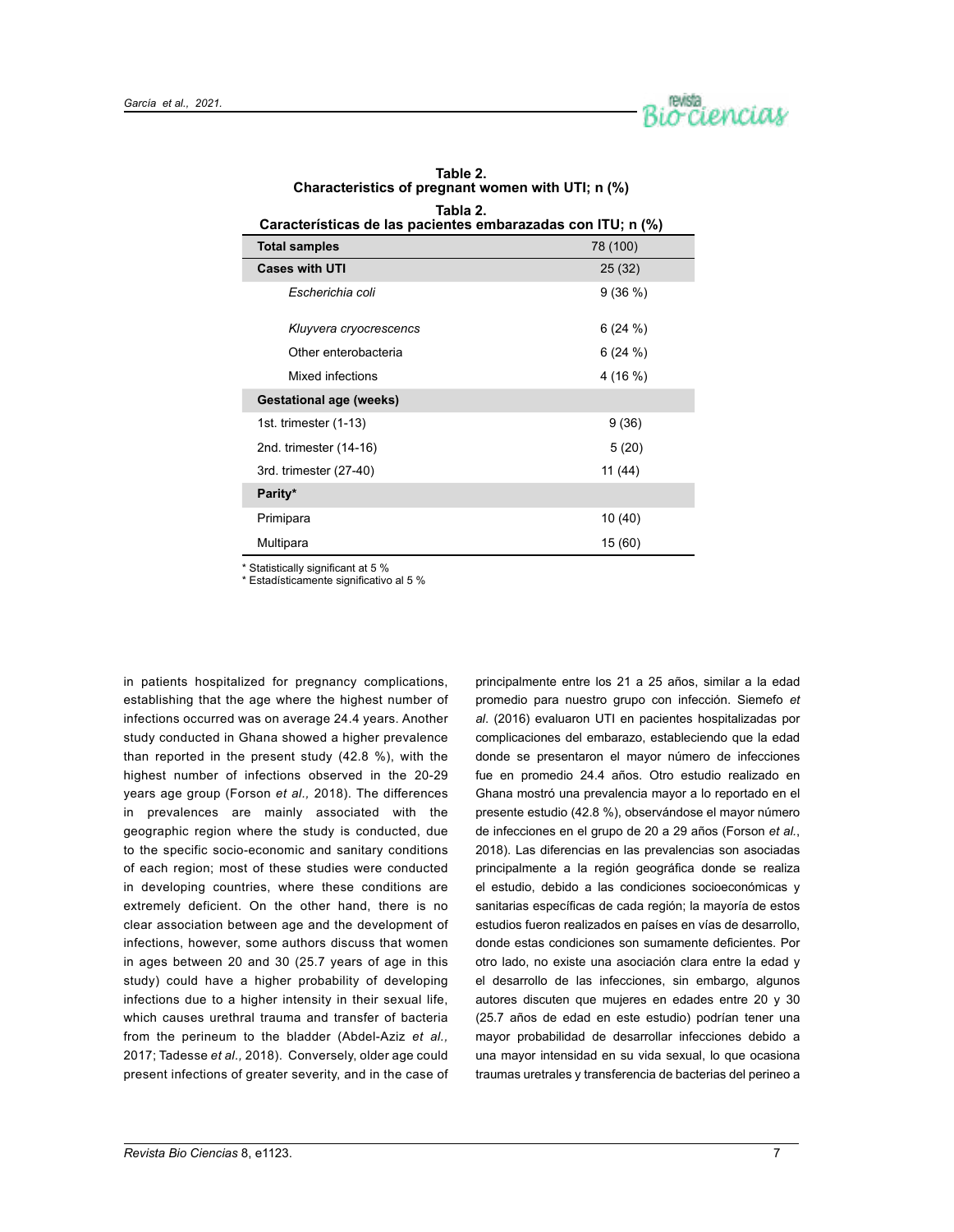# n<sup>ieista</sup><br>Bi*o*rcienciav

pregnancy, have an impact on the proper development and term of pregnancy. No significant association was observed between gestational age and susceptibility for the development of UTI (p=0.284), however, several authors have determined that UTIs develop during the second and, mainly, during the third trimester, similar to what was reported in the present study (Hamdan *et al.,* 2011; Parveen *et al.,* 2012; Forson *et al.,* 2018). In addition, the association between the presence of UTI and the risk of developing complications has been investigated, finding that pregnant women with infections during trimesters one and three have a higher risk of developing preeclampsia (Easter *et al.,* 2016). It is suggested that the main reason for the development of these infections during this trimester is due to the mechanical compression exerted by the pregnant uterus favors the phenomenon of hydronephrosis of pregnancy, which promotes urinary stasis, producing as a consequence ureterovesical reflux that favors bacterial growth and the development of a UTI that, if not treated, can trigger a severe inflammatory process and preeclampsia (Kalinderi *et al.,* 2018).

On the other hand, in our study, UTIs occurred mainly in multigestation patients (60 %). The relevance of the number of gestations is quite controversial; while some authors have not found clear associations between both factors (Hamdan *et al.,* 2011; Easter *et al.,* 2016), others have shown high prevalences in patients with these characteristics, reporting up to 58 % of UTIs in multigestation patients (Siemefo *et al.,* 2016), similar to what was found in our study. In Mexico, the few works performed have shown percentages around 50 % (Acosta-Terriquez *et al.,* 2014; Dautt-Leyva *et al.,*  2018) and have associated the number of gestations as a risk factor for the development of UTI; that is, multigestation patients have twice the risk of developing UTI during pregnancy and this may be due to the multiple physiological changes that the urinary tract undergoes during gestation and that in many cases are irreversible, which predisposes patients to suffer these infections in subsequent pregnancies (Emiru *et al.,* 2013). After performing urine cultures in our patients, it was determined that *Escherichia coli* was the most prevalent isolated microorganism in pregnant women with UTI, occurring in 9 (36 %), followed by *Kluyvera cryocrescens* in 6 of the patients (24 %), other enterobacteria (6 patients, 24 %) and mixed infections (4 patients, 16 %). In this regard, Ifeanyichukwu *et al.* 

la vejiga (Abdel-Aziz e*t al.,* 2017; Tadesse *et al.,* 2018). Por el contrario, a mayor edad podrían presentarse infecciones de mayor severidad, y en el caso del embarazo, tener un impacto sobre el adecuado desarrollo y término de este. No se observó una asociación significativa entre la edad gestacional y la susceptibilidad para el desarrollo de UTI (p=0.284), sin embargo, diversos autores han determinado que las UTI se desarrollan durante el segundo y, principalmente, durante el tercer trimestre, similar a lo reportado en el presente estudio (Hamdan *et al.*, 2011; Parveen *et al*., 2012; Forson *et al.*, 2018). Además, se ha investigado la relación entre la presencia de UTI con el riesgo de desarrollar complicaciones, encontrando que las gestantes que presentaban infecciones durante los trimestres uno y tres tienen un mayor riesgo a desarrollar preeclampsia (Easter *et al*., 2016). Se sugiere que la principal razón del desarrollo de estas infecciones durante este trimestre se debe a que la compresión mecánica ejercida por el útero grávido favorece el fenómeno de hidronefrosis del embarazo, lo cual favorece la estasis urinaria, produciendo como consecuencia un reflujo uretero-vesical que propicia el crecimiento bacteriano y el desarrollo de una UTI que, de no ser tratada, puede desencadenar un proceso inflamatorio severo y preeclampsia (Kalinderi *et al*., 2018).

Por otro lado, en nuestro estudio las UTI se presentaron principalmente en pacientes multigestas (60 %). La relevancia del número de gestas es bastante controversial; mientras que algunos autores no han encontrado asociaciones claras entre ambos factores (Hamdan *et al.*, 2011; Easter *et al.*, 2016), otros han mostrado altas prevalencias en pacientes con estas características, reportando hasta un 58 % de UTI en pacientes multigestas (Siemefo *et al.*, 2016), similar a lo encontrado en nuestro estudio. En México, los escasos trabajos realizados han mostrado porcentajes alrededor del 50 % (Acosta-Terriquez *et al.*, 2014; Dautt-Leyva *et al.*, 2018) y han asociado el número de gestas como un factor de riesgo para el desarrollo de UTI; es decir, las pacientes multigestas tienen dos veces más riesgo de desarrollar UTI durante el embarazo y esto puede deberse a los múltiples cambios fisiológicos que sufre el tracto urinario durante la gestación y que en muchos casos son irreversibles, lo que predispone a las pacientes a padecer estas infecciones en embarazos subsecuentes (Emiru *et al.*, 2013). Después de realizar los urocultivos de nuestras pacientes, se determinó que *Escherichia coli* fue el microorganismo aislado más prevalente en las gestantes con UTI, presentándose en 9 (36 %), seguido de *Kluyvera cryocrescens* en 6 de las pacientes (24 %) de ellas, otras enterobacterias (6 pacientes, 24 %) e infecciones mixtas (4 pacientes, 16 %). En este sentido, Ifeanyichukwu *et al*. (2017) determinaron que el 34.2 %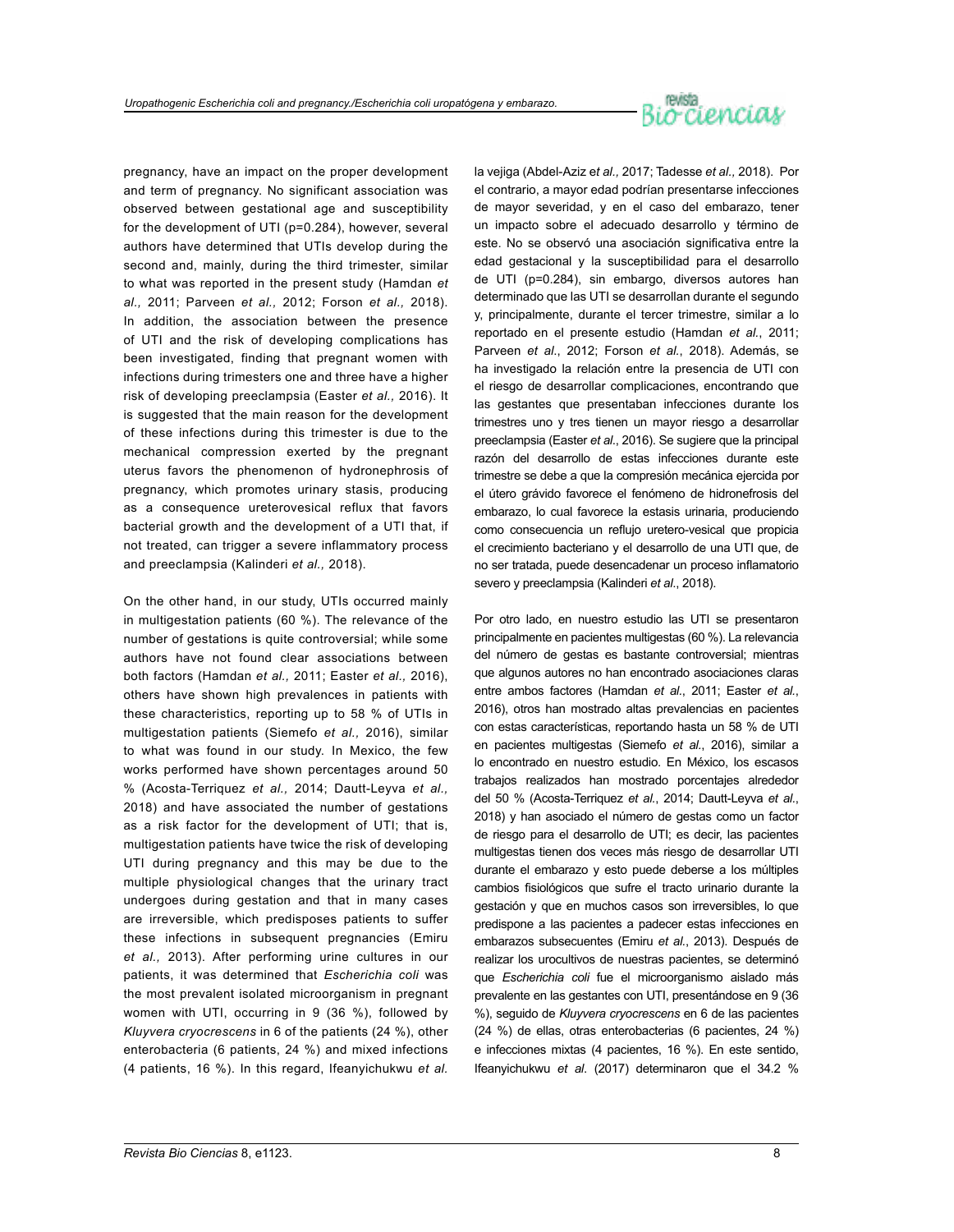

(2017) determined that 34.2 % of their analyzed pregnant patients developed an infection caused by *Escherichia coli.* Forson *et al.* (2018) reported a 48 % prevalence of *E. coli* in their study population, while Kaduma *et al. (*2019) determined that 45 % of their patients had an infection caused by this same microorganism. In contrast, Parveen *et al.* (2012) reported a prevalence of over 80 % in infections in pregnant women. These differences in prevalences could be due to variability between the populations studied, such as gestational age or sanitary conditions.

On the other hand, antibiotic resistance in the different bacterial species is currently a serious public health problem; the UPEC strains isolated in this study showed high resistance against the antibiotics evaluated. 100 % of the isolates were resistant to ampicillin, 89 % to carbenicillin and cephalothin, 56 % to gentamicin and norfloxacin, 44 % to ciprofloxacin and netilmicin, 33 % to chloramphenicol and trimethoprim/sulfamethoxazole, 22 % to cefotaxime and 11 % of the isolates showed resistance to amikacin. On the other hand, intermediate resistance to nitrofurantoin (2), amikacin (1), carbenicillin (1), cephalothin (1), chloramphenicol (1) and gentamicin (1) was also found. It should be remarked that four of the isolates showed multidrug resistance to the antibiotics

de sus pacientes gestantes analizadas desarrollaron una infección ocasionada por *Escherichia coli.* Forson *et al*. (2018) reportaron una prevalencia de 48 % de *E. coli* en su población de estudio, mientras que Kaduma *et al*. (2019) determinaron que el 45 % de sus pacientes presentaban una infección ocasionada por este mismo microorganismo. De manera contrastante, Parveen *et al*. (2012) reportaron una prevalencia superior al 80 % en infecciones de mujeres embarazadas. Estas diferencias en las prevalencias podrían deberse a la variabilidad entre las poblaciones estudiadas, como edad gestacional o condiciones sanitarias.

Por otro lado, la resistencia a antibióticos en las diversas especies bacterianas es actualmente un grave problema de salud pública; las cepas de UPEC aisladas en este estudio mostraron una alta resistencia contra los antibióticos evaluados. El 100 % de los aislados fueron resistentes a ampicilina, 89 % a carbenicilina y cefalotina, 56 % a gentamicina y norfloxacina, 44 % a ciprofloxacina y netilmicina, 33 % a cloranfenicol y trimetroprim/sulfametoxazol, 22 % a cefotaxima y 11 % aislado presentó resistencia a amikacina. Por otro lado, también se encontró resistencia intermedia a nitrofurantoína (2), amikacina (1), carbenicilina (1), cefalotina (1), cloranfenicol (1) y gentamicina (1). Cabe señalar que cuatro de los aislados presentaron multirresistencia a los antibióticos evaluados (Tabla 3). Al respecto, diversos

| Perfiles de susceptibilidad a antimicrobianos de aislados de UPEC |                          |              |              |              |                          |                          |                          |                          |              |                          |                |              |
|-------------------------------------------------------------------|--------------------------|--------------|--------------|--------------|--------------------------|--------------------------|--------------------------|--------------------------|--------------|--------------------------|----------------|--------------|
|                                                                   | <b>Antimicrobials</b>    |              |              |              |                          |                          |                          |                          |              |                          |                |              |
|                                                                   |                          |              |              |              |                          |                          |                          |                          |              |                          |                |              |
| <b>UPEC</b> strain                                                | <b>AK</b>                | <b>AM</b>    | CB           | <b>CF</b>    | <b>CFX</b>               | <b>CPF</b>               | <b>CL</b>                | <b>GE</b>                | <b>NET</b>   | <b>NF</b>                | <b>NOF</b>     | <b>SXT</b>   |
| U02                                                               | $\overline{\phantom{a}}$ | $\mathsf{R}$ | R            | R            |                          |                          |                          | $\blacksquare$           |              |                          |                |              |
| U <sub>10</sub>                                                   | $\mathsf{R}$             | R            | $\mathsf{R}$ | R            | $\overline{\phantom{a}}$ | $\overline{\phantom{a}}$ | R                        | R                        | R            | $\overline{\phantom{a}}$ | $\mathsf{R}$   |              |
| U11                                                               | $\overline{\phantom{a}}$ | $\mathsf{R}$ | $\mathsf{R}$ | R            | R                        | R                        | $\overline{a}$           | R                        | $\mathsf{R}$ | $\blacksquare$           | $\mathsf{R}$   |              |
| U13                                                               | $\overline{\phantom{0}}$ | $\mathsf{R}$ | $\mathsf{R}$ | R            | ۰                        |                          |                          | $\overline{\phantom{a}}$ |              |                          |                |              |
| U17                                                               |                          | $\mathsf{R}$ | ı            | R            |                          |                          |                          |                          |              |                          |                |              |
| <b>U05</b>                                                        | $\overline{\phantom{0}}$ | R            | $\mathsf{R}$ | R            | $\overline{\phantom{a}}$ | R                        | R                        | R                        | $\mathsf{R}$ |                          | $\mathsf{R}$   | R            |
| <b>U07</b>                                                        | $\overline{\phantom{0}}$ | $\mathsf{R}$ | $\mathbf R$  | $\mathsf{R}$ | $\mathsf{R}$             | R                        | $\overline{\phantom{a}}$ | R                        | $\mathsf{R}$ | $\blacksquare$           | $\mathsf{R}$   |              |
| U15                                                               | $\overline{\phantom{0}}$ | $\mathbf R$  | $\mathbf R$  |              | ۰                        | R                        | R                        | $\mathbf R$              |              | $\overline{\phantom{0}}$ | $\mathbf R$    | $\mathsf{R}$ |
| U19                                                               | $\overline{\phantom{0}}$ | $\mathsf{R}$ | $\mathbf R$  | $\mathsf{R}$ |                          |                          |                          |                          |              |                          | $\overline{a}$ | $\mathsf{R}$ |

| Table 3.<br>Antimicrobial susceptibility profiles of UPEC isolates |
|--------------------------------------------------------------------|
| Tahla 3                                                            |

AK: Amikacin, AM: Ampicillin, CB: Carbenicillin, CF: Cephalothin, CFX: Cefotaxime, CPF: Ciprofloxacin, CL: Chloramphenicol, GE: Gentamicin, NET: Netilmicin, NF: Nitrofurantoin, NOF: Norfloxacin, SXT: Sulfamethoxazole/Trimethoprim. R: Resistant, I: Intermediate, (-): Susceptible.

AK: Amikacina, AM: Ampicilina, CB: Carbenicilina, CF: Cefalotina, CFX: Cefotaxima, CPF: Ciprofloxacina, CL: Cloranfenicol, GE: Gentamicina, NET: Netilmicina, NF: Nitrofurantoína, NOF: Norfloxacina, SXT: Sulfametoxazol/Trimetoprima. R: Resistente, I: Intermedio, (-): Susceptible.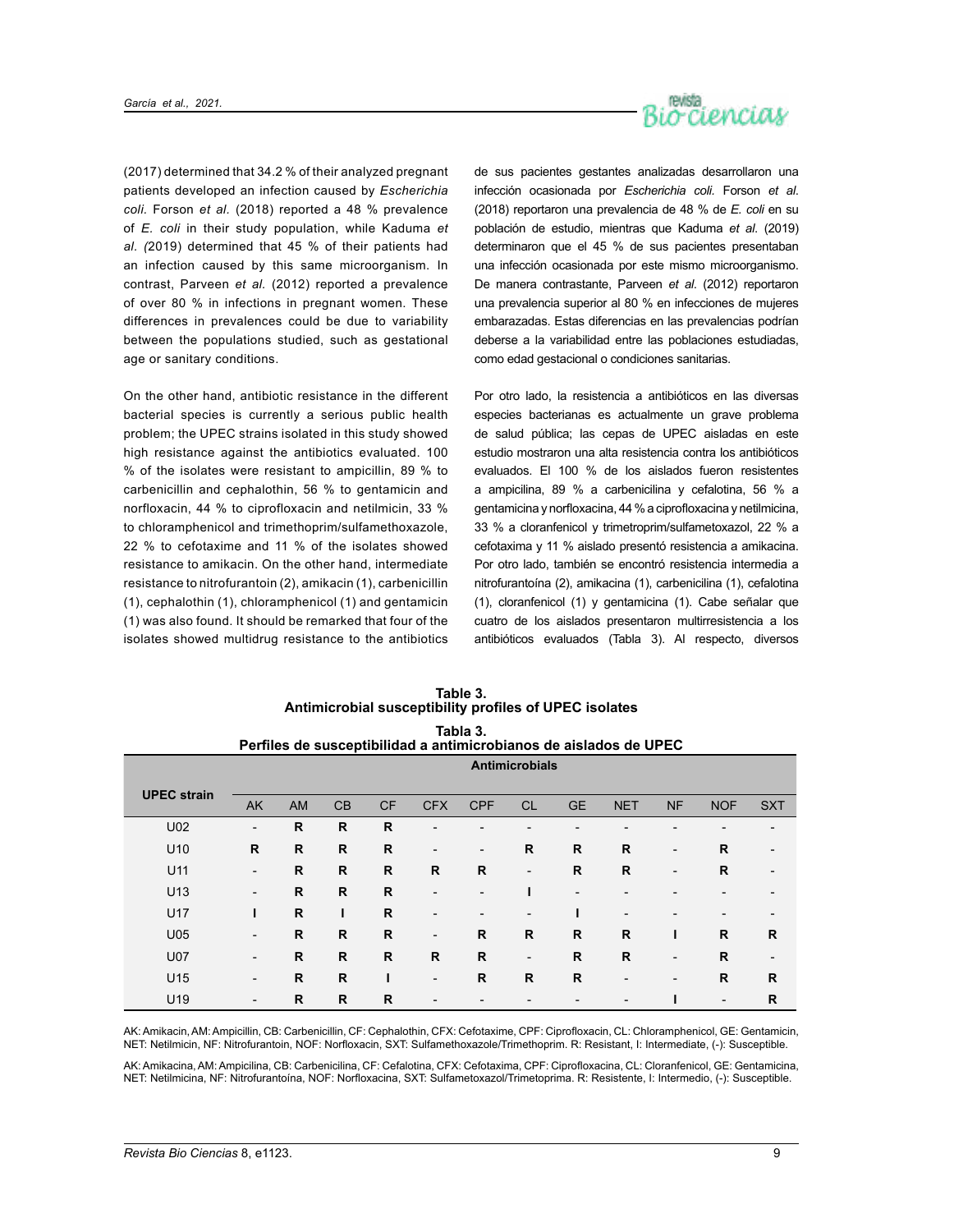# reista<br>Or Cienciav

evaluated (Table 3). In this regard, several authors have reported multidrug-resistant (MDR) strains in UPEC isolates from urinary tract infections (Calhau *et al.,* 2015; Morales-Espinosa *et al.,* 2016; Miranda-Estrada *et al.,* 2017; Paniagua-Contreras *et al.,* 2017; Shah *et al.,* 2019), but few studies evaluate these characteristics in strains isolated from infections during pregnancy. Ramos *et al.* (2012) isolated UPEC strains from pregnant patients from Sweden, Uganda and Vietnam, wherein the latter two countries multidrug-resistant strains were found mainly to ampicillin and trimethoprim. Similar data were obtained by Forson *et al.* (2018) who reported resistance to ampicillin (79.3 %), tetracycline (70.7 %) and trimethoprim/sulfamethoxazole (49 %). In previous studies conducted in Mexico, prevalences of 100 % resistance to ampicillin are observed (Ordaz-López *et al.,* 2016; Ballesteros-Monrreal *et al.,* 2020). Several reports in Gram-negative microorganisms isolated from UTI have demonstrated the presence of β-lactamases, which is associated with high resistance to β-lactam antibiotics and, particularly, to ampicillin, carbenicillin and cephalothin, similar to that reported in the present study (Ramos *et al.,* 2012; Ifeanyichukwu *et al.,* 2017; Khoshnood *et al.,* 2017; Forson *et al.,* 2018). Added to this, several virulence factors possessed by UPEC strains could hinder proper treatment and induce complications in patients. Therefore, characterization of UPEC strains is essential to determine these possible associations.

The *agn43* gene was the most prevalent in isolated strains (Table 4); it encodes a surface molecule that is involved in bacterial survival and persistence, although its specific function in UPEC pathogenesis has not been determined (Ulett *et al.,* 2013; Flores-Mireles *et al.,*  2015). In addition to *agn43*, the other virulence factors found participate very importantly within the mechanism of UPEC pathogenicity; *papC* and *fimA* are genes that are part of an operon encoding for P-type and type 1 pili, respectively. Both pili are involved in adhesion and invasiveness processes during the establishment of UTIs. On the other hand, genes such as *iroN*, *fyuA,* and *iutA* found in strains from our patients are essential for iron uptake in an iron-limited microenvironment (Flores-Mireles *et al.,* 2015; Terlizzi *et al.,* 2017). Studies that perform genotyping of UTI isolates in pregnant patients are limited; most works perform this analysis in patients with community-acquired infections; hence, we consider our study of high relevance. Ramos *et al.* (2012) evaluated the presence of several virulence genes in

autores han reportado cepas multidrogorresistentes (MDR) en aislados de UPEC de infecciones urinarias (Calhau *et al.*, 2015; Morales-Espinosa *et al.*, 2016; Miranda-Estrada *et al.*, 2017; Paniagua-Contreras *et al.*, 2017; Shah *et al.*, 2019), pero pocos estudios evalúan estas características en cepas aisladas de infecciones durante el embarazo. Ramos *et al*. (2012) aislaron cepas de UPEC de pacientes embarazadas de Suecia, Uganda y Vietnam, donde en estos dos últimos países se encontraron cepas multirresistentes principalmente a ampicilina y trimetoprim. Resultados similares fueron reportados por Forson *et al.* (2018) quienes reportaron resistencia a ampicilina (79.3 %), tetraciclina (70.7 %) y trimetoprim/sulfametoxazol (49 %). En estudios previos realizados en México, se observan prevalencias de 100 % de resistencia a ampicilina (Ordaz-López *et al.*, 2016; Ballesteros-Monrreal *et al.*, 2020). Diversos reportes en microorganimos Gramnegativos aislados de UTI han demostrado la presencia de β-lactamasas, lo cual se asocia a la alta resistencia a antibióticos β-lactámicos y, particularmente, a ampicilina, carbenicilina y cefalotina, similar a lo reportado en el presente estudio (Ramos *et al.*, 2012; Ifeanyichukwu *et al.*, 2017; Khoshnood *et al.*, 2017; Forson *et al.*, 2018). Aunado a esto, los diversos factores de virulencia que poseen las cepas de UPEC podrían dificultar el tratamiento adecuado e inducir complicaciones en las pacientes que las presenten. Es por ello que la caracterización de las cepas de UPEC resulta fundamental para determinar estas posibles asociaciones.

El gen *agn43* fue el más prevalente en nuestras cepas estudiadas (Tabla 4); este codifica una molécula de superficie que se ha visto involucrada en sobrevivencia y persistencia bacteriana, aunque su función específica en la patogénesis de UPEC no ha sido determinada (Ulett *et al.*, 2013; Flores-Mireles *et al*., 2015). Además de *agn43*, los otros factores de virulencia encontrados participan de manera muy importante dentro del mecanismo de patogenicidad de UPEC; *papC* y *fimA* son genes que forman parte de un operón que codifican para pili tipo P y tipo 1, respectivamente. Ambos pili están involucrados en procesos de adherencia e invasividad durante el establecimiento de las UTI. Por otro lado, los genes como *iroN*, *fyuA* e *iutA* encontrados en cepas de nuestros pacientes son esenciales para la obtención de hierro en un microambiente limitado de este nutrimento (Flores-Mireles *et al.*, 2015; Terlizzi *et al.*, 2017). Son limitados los estudios que realizan genotipificación de cepas aisladas de UTI en pacientes embarazadas; la mayoría de los trabajos realizan este análisis en pacientes de infecciones adquiridas en la comunidad; debido a esto, es que consideramos nuestro estudio de alta pertinencia. Ramos *et al*. (2012) evaluaron la presencia de varios genes de virulencia en cepas aisladas de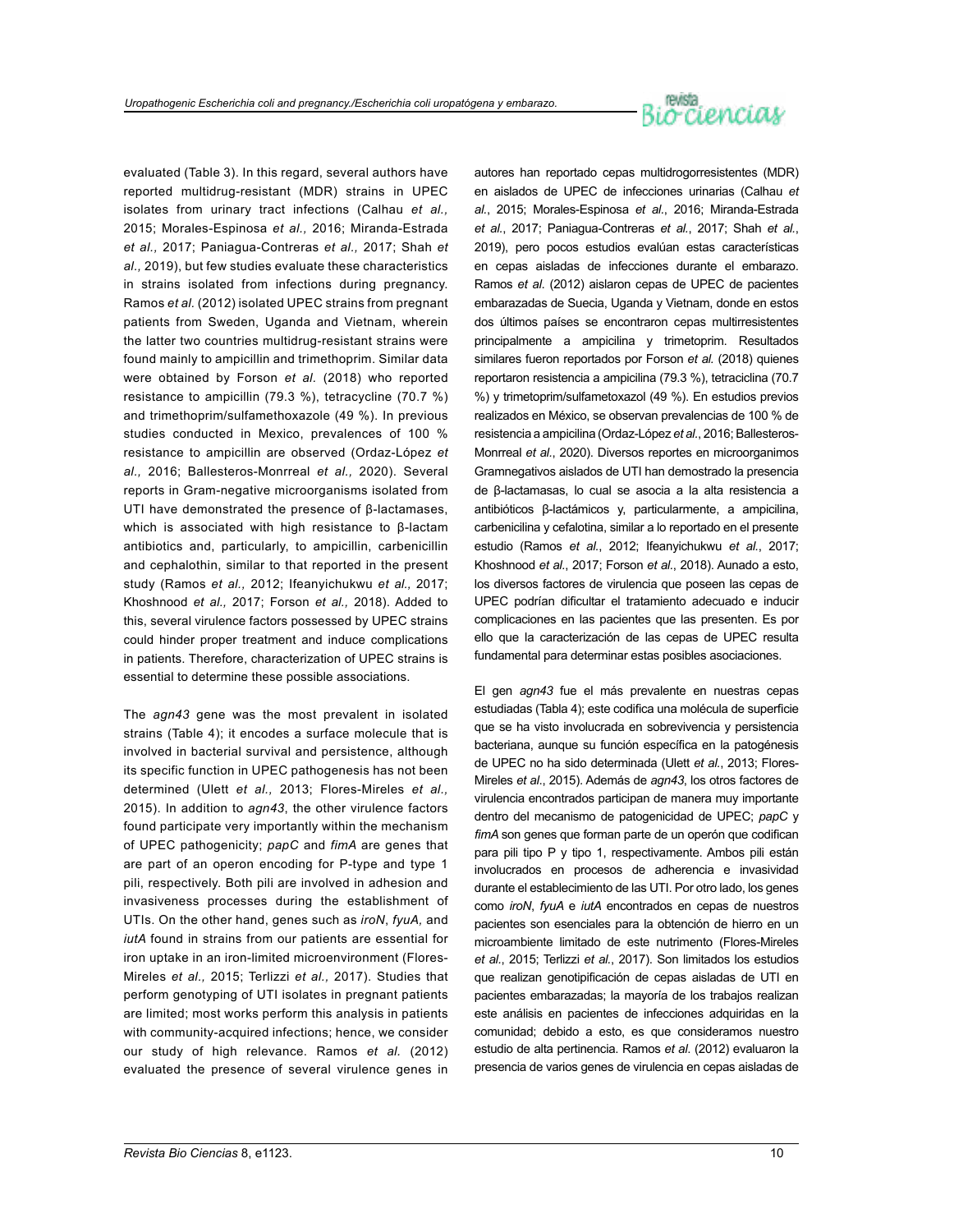

| Caracterización molecular de aislados de UPEC |   |                 |                          |                  |      |           |                          |  |  |
|-----------------------------------------------|---|-----------------|--------------------------|------------------|------|-----------|--------------------------|--|--|
|                                               |   | <b>Adhesins</b> |                          | <b>Nutrition</b> |      |           | <b>Membrane</b>          |  |  |
|                                               |   |                 |                          |                  |      |           |                          |  |  |
|                                               |   | papC            | fimA                     | <b>iroN</b>      | fyuA | iutA      | agn43                    |  |  |
| U02                                           |   |                 | -                        | ٠                |      |           | ٠                        |  |  |
| U <sub>10</sub>                               |   |                 | $\overline{\phantom{a}}$ | ٠                |      |           | ÷                        |  |  |
| U11                                           |   |                 | ۰                        |                  |      | ÷         | ÷                        |  |  |
| U13                                           |   | $\ddot{}$       | $\ddot{}$                | ٠                | ÷    | ٠         | ÷                        |  |  |
| U17                                           |   | ۰               | $\ddot{}$                |                  |      | ٠         | ÷                        |  |  |
| U <sub>05</sub>                               |   | ÷               | $\ddot{}$                | ٠                |      | $\ddot{}$ | $\overline{\phantom{a}}$ |  |  |
| <b>U07</b>                                    |   | ٠               | $\ddot{}$                |                  |      | ٠         | ٠                        |  |  |
| U15                                           |   | ٠               | $\ddot{}$                |                  | ÷    |           | ÷                        |  |  |
| U19                                           |   | ٠               | ۰                        | ٠                |      |           |                          |  |  |
| <b>Totals</b>                                 | n | $6\phantom{1}$  | 5                        | 5                | 2    | 5         | $\overline{7}$           |  |  |
|                                               | % | 67              | 55                       | 55               | 22   | 55        | 78                       |  |  |

**Table 4. Molecular characterization of UPEC isolates**

**Tabla 4.**

(+) Presence or (-) Absence.

(+) Presencia o (-) Ausencia.

strains isolated from pregnant patients from different countries, finding a high prevalence of *agn43* in isolates from Uganda and a high prevalence of *iroN* in isolates from Sweden and Vietnam. In Mexico, Miranda-Estrada *et al.* (2017) and Ballesteros-Monreal *et al.* (2020) found that virulence factors related to adherence and iron acquisition were the most common among the strains isolated from their patients, which coincides with what was found in our study. Additionally, our UPEC isolates contained at least two virulence genes and a maximum of six. Several authors argue that the number of virulence genes possessed by a UPEC strain could be related to high pathogenicity and the ability to produce infections in different regions of the urinary tract.

# **Conclusions**

The results obtained in this study demonstrate the importance of providing adequate follow-up of UTIs in patients during pregnancy, since the strains that cause them have different virulence factors that allow them to adhere, invade and persist in the urinary tract; they also have different strategies to resist antibiotic treatment, thus making treatment difficult and increasing the pacientes embarazadas de diferentes países, encontrando prevalencias elevadas de *agn43* en aislados de Uganda y alta prevalencia de *iroN* en aislados de Suecia y Vietnam. En México, Miranda-Estrada *et al*. (2017) y Ballesteros-Monreal *et al*. (2020) encontraron que los factores de virulencia relacionados a adherencia y adquisición de hierro fueron los más comunes entre las cepas aisladas de sus pacientes, lo cual coincide con lo encontrado en nuestro estudio. Adicionalmente, nuestras cepas de UPEC aisladas contienen como mínimo dos genes de virulencia y un máximo de seis. Diversos autores discuten que la cantidad de genes de virulencia que posee una cepa de UPEC podría relacionarse con una alta patogenicidad y capacidad de producir infecciones en diferentes regiones del tracto urinario.

# **Conclusiones**

Los resultados obtenidos en este trabajo demuestran la importancia de otorgar un seguimiento adecuado de las UTI en las pacientes durante el embarazo, ya que las cepas que las ocasionan cuentan con diferentes factores de virulencia que les permiten adherirse, invadir y persistir en el tracto urinario; además, cuentan con diferentes estrategias para resistir los tratamientos antibióticos, dificultando así su tratamiento y aumentando la posibilidad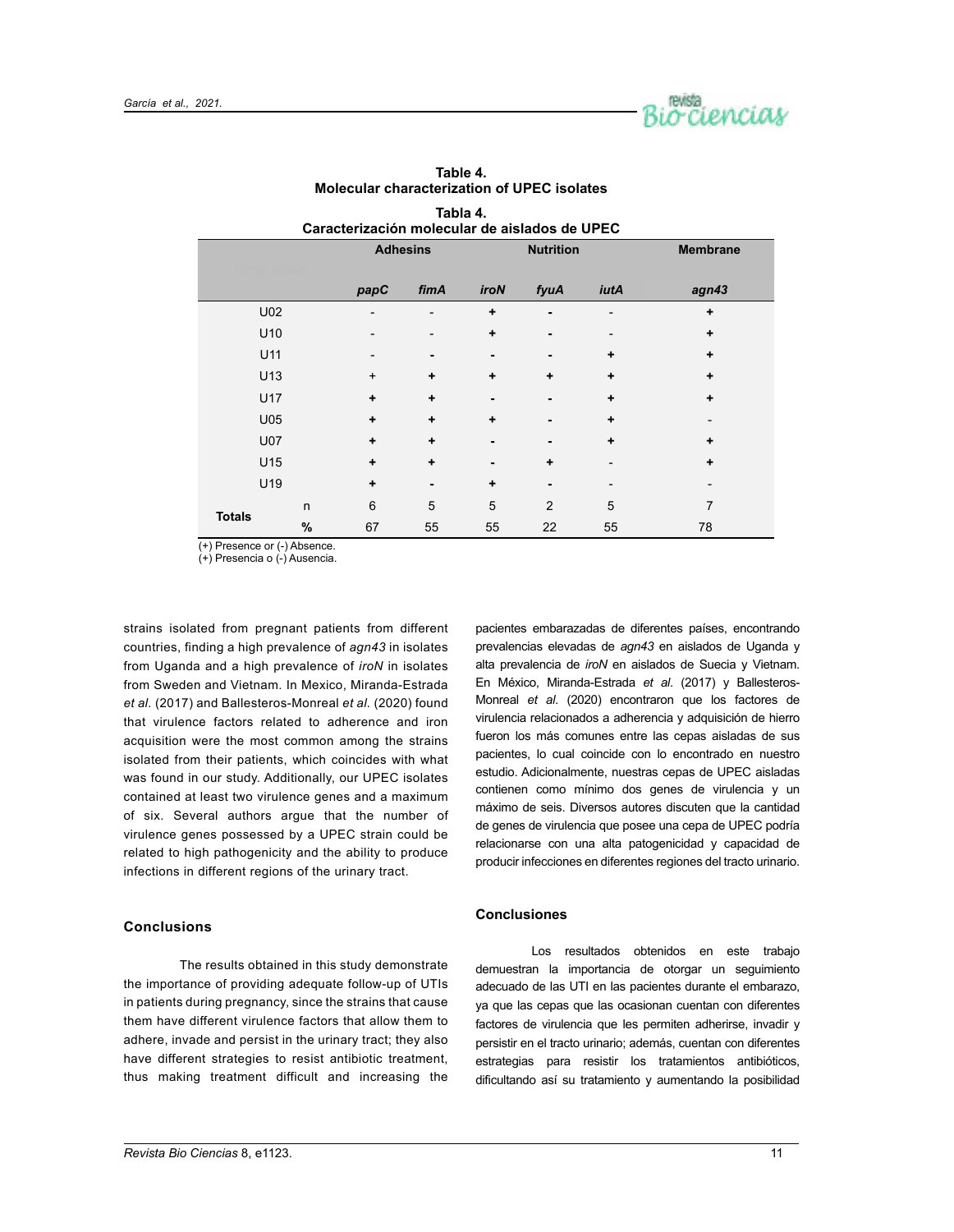

possibility of triggering complications during pregnancy and at the same time, the risk of pre-term deliveries and the development of various sequelae in both the mother and the newborn.

de desencadenar complicaciones durante el embarazo y a la vez, el riesgo de partos pre-término y el desarrollo de diversas secuelas tanto en la madre como en el recién nacido.

# **Acknowledgements**

To María Teresa Estrada-García PhD, who kindly provided the strains used as controls for the standardization of the molecular assays. The present work was funded by the Programa de Fomento y Apoyo a Proyectos de Investigación 2015 of the Universidad Autónoma de Sinaloa, code PROFAPI2015/041.

A la Dra. María Teresa Estrada García por la donación de las cepas utilizadas como control para la estandarización de los ensayos moleculares.

**Agradecimientos**

El presente trabajo fue financiado por el Programa de Fomento y Apoyo a Proyectos de Investigación 2015 de la Universidad Autónoma de Sinaloa, clave PROFAPI2015/041.

# **References**

- Abdel-Aziz, E. M., Barnett-Vanes, A., Dabour, M.F.E., & Cheng, F. (2017). Prevalence of undiagnosed asymptomatic bacteriuria and associated risk factors during pregnancy: a cross-sectional study at two tertiary centres in Cairo, Egypt. *BMJ Open*, 7, e013198. <http://dx.doi.org/10.1136/bmjopen-2016-013198>
- Acosta-Terriquez, J. E., Ramos-Martínez, M. A., Zamora-Aguilar, L. M., & Murillo- Llanes, J. (2014). Prevalencia de infección de vías urinarias en pacientes hospitalizadas con amenaza de parto pretérmino. *Ginecologia y Obstetricia de Mexico*, *82*(11), 737–743.<https://www.medigraphic.com/pdfs/ginobsmex/gom-2014/gom1411d.pdf>
- Ballesteros-Monrreal, M. G., Arenas-Hernández, M. M. P., Enciso-Martínez, Y., Martínez-De la Peña, C. F., Rocha-Gracia, R. D. C., Lozano-Zaraín, P., Navarro-Ocaña, A., Martínez-Laguna, Y., & de la Rosa-López, R. (2020). Virulence and resistance determinants of uropathogenic *Escherichia coli* strains isolated from pregnant and non-pregnant women from two states in Mexico. *Infection and Drug Resistance*, 2020(*13)*, 295–310. [https://doi.org/10.2147/](https://doi.org/10.2147/IDR.S226215) [IDR.S226215](https://doi.org/10.2147/IDR.S226215)
- Bien, J., Sokolova, O., & Bozko, P. (2012). Role of uropathogenic escherichia coli virulence factors in development of urinary tract infection and kidney damage. *International Journal of Nephrology*, 2012: 681473. [https://doi.](https://doi.org/10.1155/2012/681473) [org/10.1155/2012/681473](https://doi.org/10.1155/2012/681473)
- Calderón-Jaimes, E. (2013). Diagnóstico y tratamiento de las infecciones en vías urinarias: un enfoque multidisciplinario para casos no complicados. *Boletín Médico Del Hospital Infantil de México*, *70*(1), 3–10. [http://www.scielo.org.](http://www.scielo.org.mx/scielo.php?script=sci_arttext&pid=S1665-11462013000100003) [mx/scielo.php?script=sci\\_arttext&pid=S1665-11462013000100003](http://www.scielo.org.mx/scielo.php?script=sci_arttext&pid=S1665-11462013000100003)
- Calhau, V., Domingues, S., Ribeiro, G., Mendonça, N., & Da Silva, G. J. (2015). Interplay between pathogenicity island carriage, resistance profile and plasmid acquisition in uropathogenic Escherichia coli. *Journal of Medical Microbiology*, *64*(8).<https://doi.org/10.1099/jmm.0.000104>
- Clinical and Laboratory Standards Institute [CLSI]. (2017). Performance Standards for Antimicrobial Susceptibility Testing, approved standard, M100-S27.<https://clsi.org/standards/>
- Dautt-Leyva, J. G., Canizalez-Román, A., Acosta Alfaro, L. F., Gonzalez-Ibarra, F., & Murillo-Llanes, J. (2018). Maternal and perinatal complications in pregnant women with urinary tract infection caused by Escherichia coli. *Journal of Obstetrics and Gynaecology Research*, *44*(8), 1384–1390. <https://doi.org/10.1111/jog.13687>
- Easter, S. R., Cantonwine, D. E., Zera, C. A., Lim, K.-H., Parry, S. I., & *McElrath*, T. F. (2016). Urinary tract infection during pregnancy, angiogenic factor profiles, and risk of preeclampsia. *American Journal of Obstetrics and Gynecology*, *214*(3), 387.e1-387.e7. <https://doi.org/10.1016/j.ajog.2015.09.101>
- Emiru, T., Beyene, G., Tsegaye, W., & Melaku, S. (2013). Associated risk factors of urinary tract infection among pregnant women at Felege Hiwot Referral Hospital, Bahir Dar, North West Ethiopia. *BMC Research Notes*, *6*(1), 292. <https://doi.org/10.1186/1756-0500-6-292>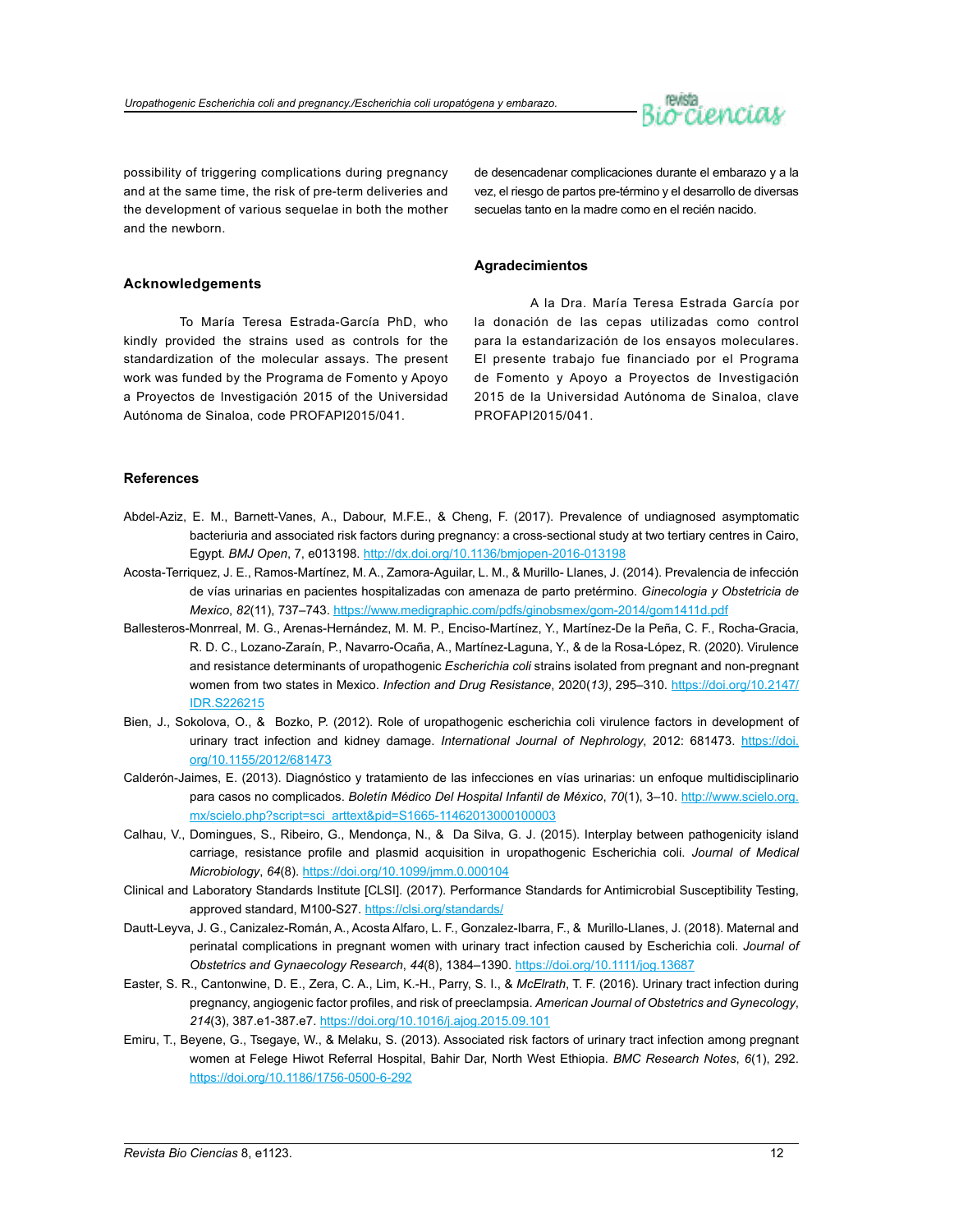

- Flores-Mireles, A. L., Walker, J. N., Caparon, M., & Hultgren, S. J. (2015). Urinary tract infections: Epidemiology, mechanisms of infection and treatment options. *Nature Reviews Microbiology*, *13*, 269–284. [https://doi.org/10.1038/](https://doi.org/10.1038/nrmicro3432) [nrmicro3432](https://doi.org/10.1038/nrmicro3432)
- Forson, A. O., Tsidi, W. B., Nana-Adjei, D., Quarchie, M. N., & Obeng-Nkuramah, N. (2018). Escherichia coli bacteriuria in pregnant women in Ghana: Antibiotic resistance patterns and virulence factors. *BMC Research Notes*, *11*(1),901. <https://doi.org/10.1186/s13104-018-3989-y>
- Forsyth, V. S., Armbruster, C. E., Smith, S. N., Pirani, A., Springman, A. C., Walters, M. S., Nielubowicz, G. R., Himpsl, S. D., Snitkin, E. S., & Mobley, H. L. T. (2018). Rapid growth of uropathogenic Escherichia coli during human urinary tract infection. *MBio*, *9*(2).<https://doi.org/10.1128/mBio.00186-18>
- Foxman, B. (2014). Urinary tract infection syndromes. Occurrence, recurrence, bacteriology, risk factors, and disease burden. *Infectious Disease Clinics of North America*, *28*(1), 1–13.<https://doi.org/10.1016/j.idc.2013.09.003>
- Glaser, A. P., & Schaeffer, A. J. (2015). Urinary Tract Infection and Bacteriuria in Pregnancy. *Urologic Clinics of North America*, *42*(4), 547–560.<https://doi.org/10.1016/j.ucl.2015.05.004>
- Guglietta, A. (2017). Recurrent urinary tract infections in women: Risk factors, etiology, pathogenesis and prophylaxis. *Future Microbiology*, 12(3), 239-246<https://doi.org/10.2217/fmb-2016-0145>
- Guzman-Hernandez, R., Contreras-Rodriguez, A., Hernandez-Velez, R., Perez- Martinez, I., Lopez-Merino, A., Zaidi, M. B., & Estrada-Garcia, T. (2016). Mexican unpasteurised fresh cheeses are contaminated with Salmonella spp., non-O157 Shiga toxin producing Escherichia coli and potential uropathogenic E. coli strains: A public health risk. *International Journal of Food Microbiology*, 237, 10–16. <https://doi.org/10.1016/j.ijfoodmicro.2016.08.018>
- Hamdan, H. Z., Ziad, A. H. M., Ali, S. K., & Adam, I. (2011). Epidemiology of urinary tract infections and antibiotics sensitivity among pregnant women at Khartoum North Hospital. *Annals of Clinical Microbiology and Antimicrobials*, 10, 2–6. <https://doi.org/10.1186/1476-0711-10-2>
- Ifeanyichukwu, I., Elizabeth, O., Emmanuel, N., Nnabuife, A., Chidinma, I., & Chika, Ejikeugwu. (2017). Antibiogram of Uropathogenic Escherichia coli Isolates from Urine Samples of Pregnant Women Visiting St. Vincent Hospital Ndubia for Ante-Natal Care*. Journal of Molecular Biology and Biotechnology.* 2(3),6. [https://www.imedpub.](https://www.imedpub.com/articles/antibiogram-of-uropathogenic-escherichia-coli-isolates-from-urine-samples-of-pregnant-women-visiting-st-vincent-hospital-ndubia-fo.php?aid=20462) [com/articles/antibiogram-of-uropathogenic-escherichia-coli-isolates-from-urine-samples-of-pregnant-women](https://www.imedpub.com/articles/antibiogram-of-uropathogenic-escherichia-coli-isolates-from-urine-samples-of-pregnant-women-visiting-st-vincent-hospital-ndubia-fo.php?aid=20462)[visiting-st-vincent-hospital-ndubia-fo.php?aid=20462](https://www.imedpub.com/articles/antibiogram-of-uropathogenic-escherichia-coli-isolates-from-urine-samples-of-pregnant-women-visiting-st-vincent-hospital-ndubia-fo.php?aid=20462)
- Kaduma, J., Seni, J., Chuma, C., Kirita, R., Mujuni, F., Mushi, M. F., Van Der Meer, F., & Mshana, S. E. (2019). Urinary tract infections and preeclampsia among pregnant women attending two hospitals in Mwanza City, Tanzania: A 1:2 Matched case-control study. *BioMed Research International*, 2019: 3937812 [https://doi.](https://doi.org/10.1155/2019/3937812) [org/10.1155/2019/3937812](https://doi.org/10.1155/2019/3937812)
- Kalinderi, K., Delkos, D., Kalinderis, M., Athanasiadis, A., & Kalogiannidis, I. (2018). Urinary tract infection during pregnancy: current concepts on a common multifaceted problem. *Journal of Obstetrics and Gynaecology*, *38*(4), 448–453. <https://doi.org/10.1080/01443615.2017.1370579>
- Khoshnood, S., Heidary, M., Mirnejad, R., Bahramian, A., Sedighi, M., & Mirzaei, H. (2017). Drug-resistant gramnegative uropathogens: A review. *Biomedicine and Pharmacotherapy,* 94,982-994. [https://doi.org/10.1016/j.](https://doi.org/10.1016/j.biopha.2017.08.006) [biopha.2017.08.006](https://doi.org/10.1016/j.biopha.2017.08.006)
- Matuszkiewicz-Rowińska, J., Małyszko, J., & Wieliczko, M. (2015). Urinary tract infections in pregnancy: Old and new unresolved diagnostic and therapeutic problems. *Archives of Medical Science*, 11(1), 67–77. [https://doi.](https://doi.org/10.5114/aoms.2013.39202) [org/10.5114/aoms.2013.39202](https://doi.org/10.5114/aoms.2013.39202)
- Miranda-Estrada, L. I., Ruíz-Rosas, M., Molina-López, J., Parra-Rojas, I., González- Villalobos, E., & Castro-Alarcón, N. (2017). Relación entre factores de virulencia, resistencia a antibióticos y los grupos filogenéticos de Escherichia coli uropatógena en dos localidades de México. *Enfermedades Infecciosas y Microbiologia Clinica*, *35*(7), 426– 433. <https://doi.org/10.1016/j.eimc.2016.02.021>
- Morales-Espinosa, R., Hernández-Castro, R., Delgado, G., Mendez, J. L., Navarro, A., Manjarrez, Á., & Cravioto, A. (2016). UPEC strain characterization isolated from Mexican patients with recurrent urinary infections. *Journal of Infection in Developing Countries*, 10(4), 317–328. <https://doi.org/10.3855/jidc.6652>
- Ordaz-López, V. I., Manzo-Banales, H. M., García-Herrera, H., Cerda-Rivera, P. E., Ochoa, M. C., & Ramírez-Leyva, D. H. (2016). Urinary Tract Infection in Pregnancy: A Study of Pathogen and Bacterial Resistance in Mexico. *Journal*